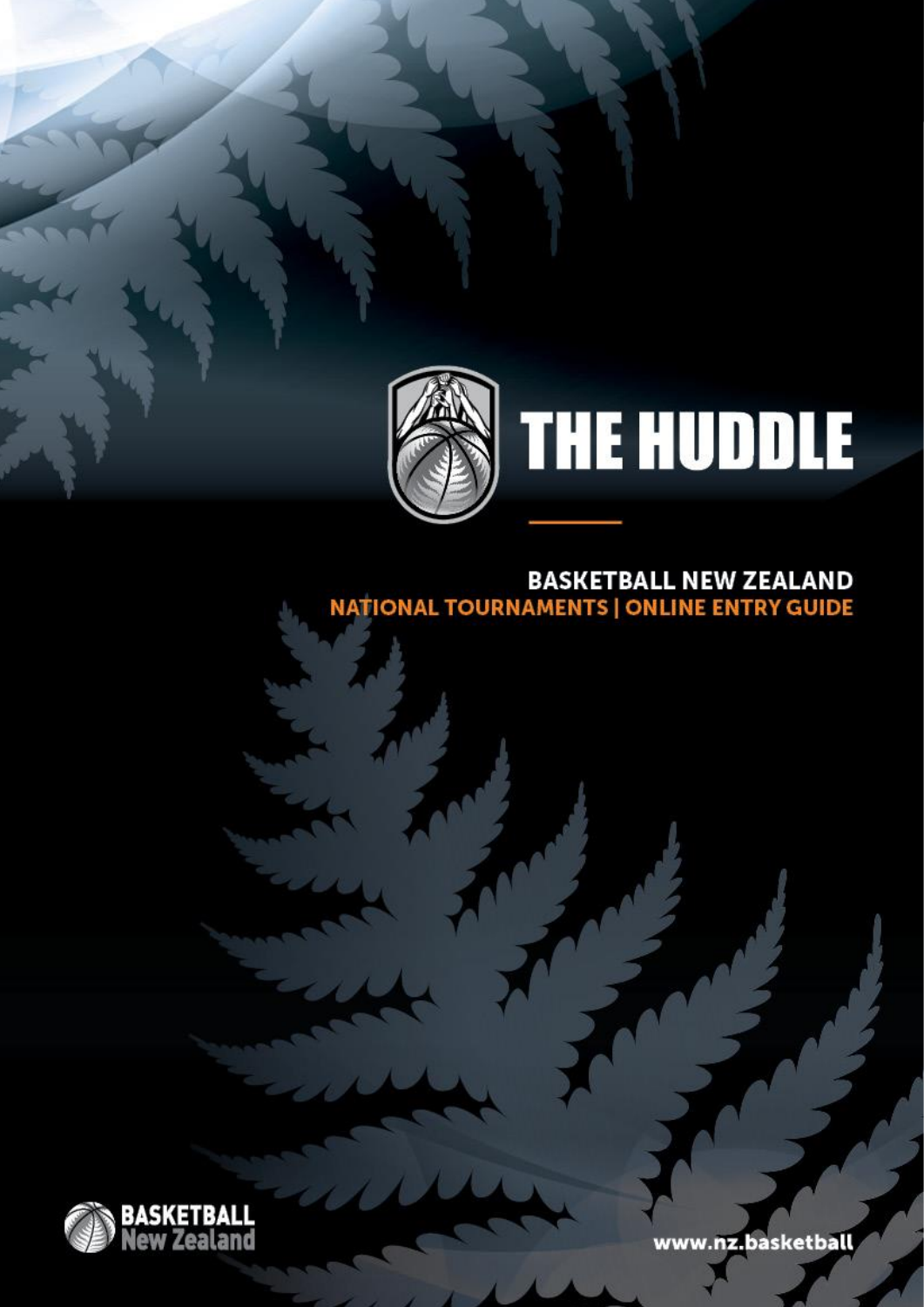



**BASKETBALL**<br>New Zealand

#### **How does it work?**

**→ Select the correct Tournaments Database** 

| <b>Organisations</b>                                                                                                                                                                                                            |                                      |                             |  |
|---------------------------------------------------------------------------------------------------------------------------------------------------------------------------------------------------------------------------------|--------------------------------------|-----------------------------|--|
| Select the Organisation you would like to access from the list below.<br>If you'd like to link to another database to this page please contact the administrator for the organisation you desire to be added to and ask them to |                                      |                             |  |
| $\Omega$<br>haw                                                                                                                                                                                                                 |                                      | add you in User Management. |  |
|                                                                                                                                                                                                                                 |                                      |                             |  |
| lasketball                                                                                                                                                                                                                      |                                      |                             |  |
| Basketball Hawkes Bay<br><b>BBNZ Tournaments</b>                                                                                                                                                                                | Basketball Hawkes Bay<br>Association |                             |  |
| Club<br>Last login: 2022-01-2110:46:40                                                                                                                                                                                          | Last login: 2020-06-10 16:19:02      |                             |  |

#### **→ Create your team and enter the relevant tournament**

Select **Teams** and click on **Add** to create your team. This is where you'll select the relevant tournament that the team will be entered into.

| <b>Add New Team</b>                                                                                                                                                               |                                         |  |  |  |
|-----------------------------------------------------------------------------------------------------------------------------------------------------------------------------------|-----------------------------------------|--|--|--|
| To modify, change the details in the boxes below. When you have finished, press the "Update Team' button.<br>Note: All boxes marked with a * must be filled in.<br><b>Details</b> |                                         |  |  |  |
| Competition                                                                                                                                                                       | 2022 - 2022 Aon U15 Nationals Boys<br>٠ |  |  |  |
| Club Name*                                                                                                                                                                        | Basketball Hawkes Bay $\quad$           |  |  |  |
| Club Name*                                                                                                                                                                        |                                         |  |  |  |
| Team Name*                                                                                                                                                                        | U15 Boys (example)                      |  |  |  |
| Nickname                                                                                                                                                                          |                                         |  |  |  |
| Contact Name*                                                                                                                                                                     |                                         |  |  |  |
|                                                                                                                                                                                   | s.                                      |  |  |  |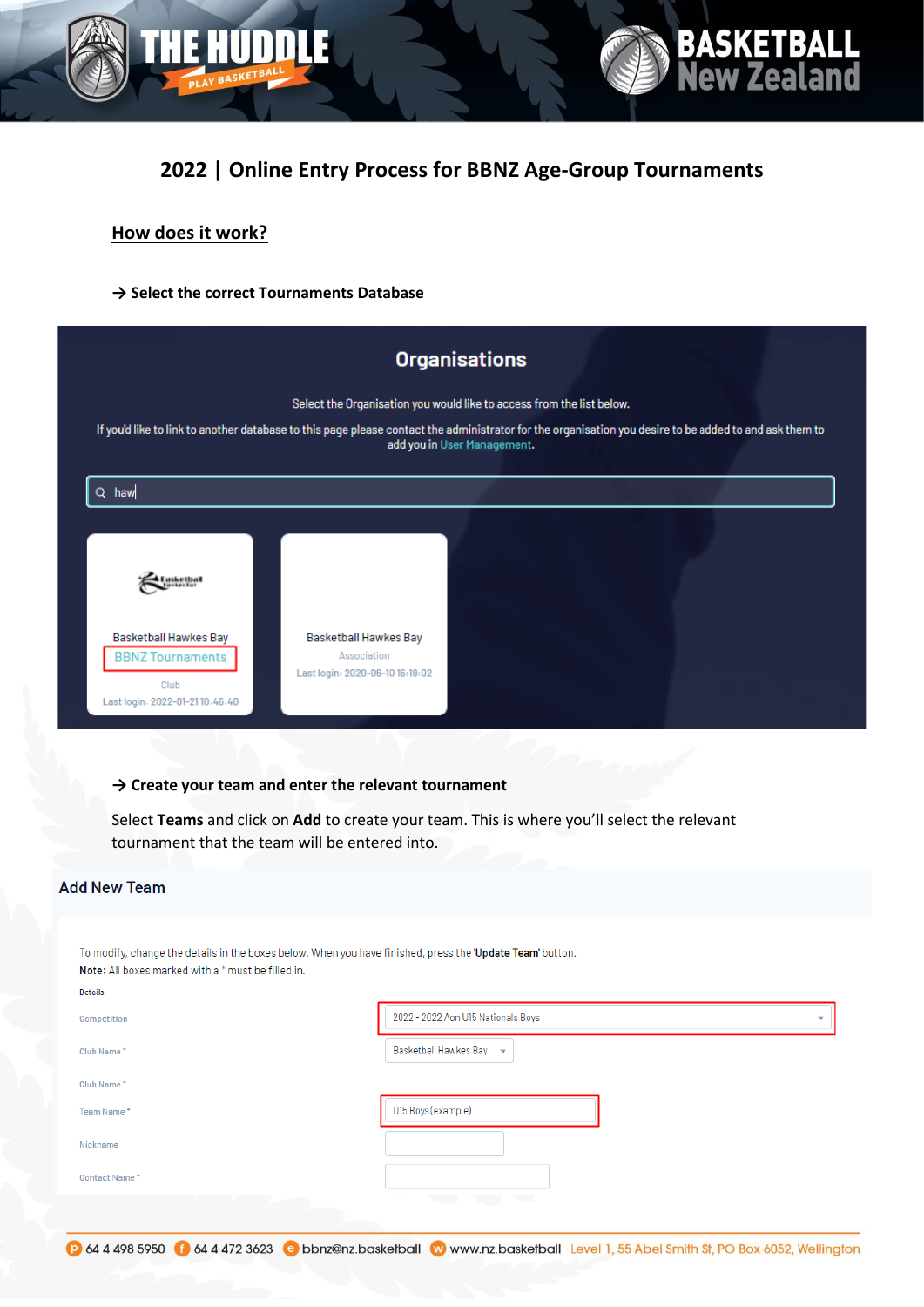



#### **→ How do players register?**

Players must **self-register** into your association tournaments database in order to be added to the team.

Players should have already registered into your central database on The Huddle which will make this step easier. Players will register using their existing email sign on details. Their details will be pre-filled, meaning they'll only have to confirm details are correct before clicking submit (unless a specific tournament question is asked by BBNZ or your association).

This won't create a duplicate record since they'll be using their one user login.

Once players have completed this step, they will be available to be entered into the team.

**NB. In the event a player doesn't have an email address to self-register, then a parent/guardian email can be used. Please note, multiple users can be attached to a single address (i.e. multiple children attached to one parent's email address).**

**→ How do we send the form to players?** 

- In your tournaments database click on **Registrations → Registration Forms**
- Locate the **Member to Club** registration form. Click on View, copy the URL in the new window that opens and email this to all players.

#### **→ Adding players to your team**

Once players have self-registered into your Tournaments database, they can be added to the team via **Modify Team List.** 

To access your team, click on **Teams** in the dashboard and then the magnifying icon to the left of the team you're wanting to update.

| <b>GAMEDAY</b>               |              | Q Search                                                                                          |                      | 带             |                             |        |           |              |       |            |
|------------------------------|--------------|---------------------------------------------------------------------------------------------------|----------------------|---------------|-----------------------------|--------|-----------|--------------|-------|------------|
| <b>Basketball Hawkes Bay</b> |              | Currently viewing new layout of GameDay Passport (BETA version). For more information click here. |                      |               |                             |        |           |              |       |            |
| Club                         |              |                                                                                                   |                      |               |                             |        |           |              |       |            |
| Dashboard                    |              |                                                                                                   | <b>Teams in Club</b> |               |                             |        |           |              |       |            |
| Members                      | $\sim$       |                                                                                                   |                      |               |                             |        |           |              |       | Showing Na |
| <b>Comp Management</b>       | $\mathbf{w}$ |                                                                                                   |                      |               |                             |        |           |              |       |            |
| Teams                        |              |                                                                                                   | Team Name            |               | Competition                 | Season | Age Group | Contact Name | Email |            |
| Communications               |              |                                                                                                   | 园<br>U15 Boys (Test) |               | 2022 Aon U15 Nationals Boys | 2022   | U15B      |              |       |            |
| Registrations                | $\mathbf{v}$ |                                                                                                   |                      |               |                             |        |           |              |       |            |
| Reports                      |              |                                                                                                   |                      |               |                             |        |           |              |       |            |
|                              |              |                                                                                                   | t, p                 | $\sim$ $\sim$ |                             | m      |           |              |       |            |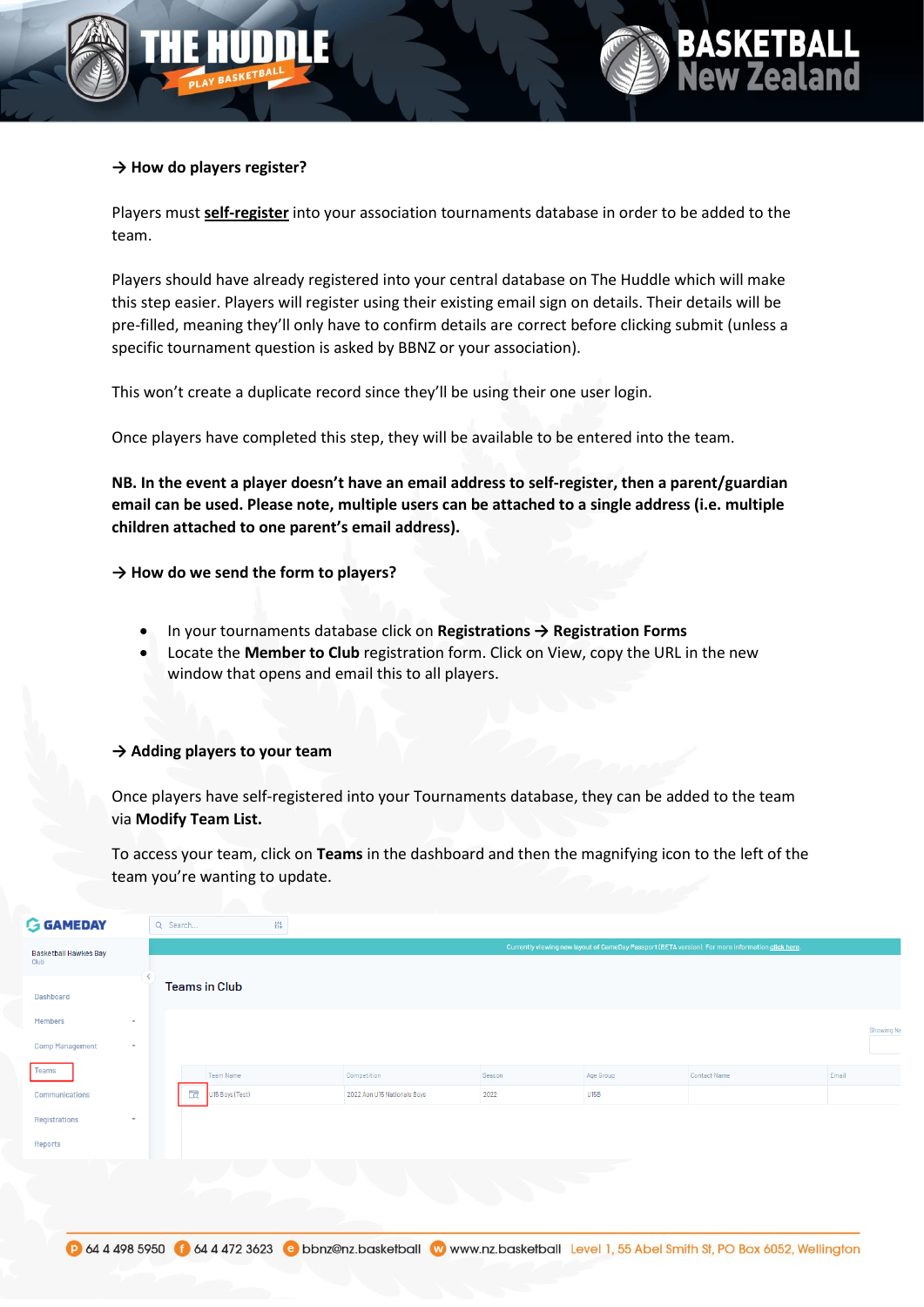

**Select Members → Modify Team List**. Registered players will appear under *Available Players*.

**BASKETBALL<br>New Zealand** 

Simply add your players and click save, remembering to select the correct season and gender.

| <b>GAMEDAY</b>                                                                                          | Q Search<br>帯                                                                                                                                                                                                                                                                         |
|---------------------------------------------------------------------------------------------------------|---------------------------------------------------------------------------------------------------------------------------------------------------------------------------------------------------------------------------------------------------------------------------------------|
| U15 Boys (Test)<br>$\checkmark$                                                                         | Currently viewing new layout of GameDay Passport (BETA version). For more information click here.                                                                                                                                                                                     |
| Team                                                                                                    |                                                                                                                                                                                                                                                                                       |
| Dashboard                                                                                               | Modify U15 Boys (Test) Member List                                                                                                                                                                                                                                                    |
| Members<br>×<br><b>List Members</b><br>Modify Team List<br><b>Team Staff</b><br><b>Injury Reporting</b> | You are modifying the members in the team U15 Boys (Test) for the competition 2022 Aon U15 Nationals Boys (2022)<br>Season 2022<br>▽<br>Gender Male<br>▽<br>DOB From 31/12/1900<br>(dd/mm/yyyy) To 01/01/2031<br>(dd/mm/yyyy)<br>Member Type D Player<br>Show only unassigned members |
| Competitions<br>٠                                                                                       | <b>Available Players</b><br><b>Selected Players</b>                                                                                                                                                                                                                                   |
| Communications                                                                                          | Name<br>No.<br>$\circ$<br>Filter                                                                                                                                                                                                                                                      |
| <b>Transactions</b>                                                                                     |                                                                                                                                                                                                                                                                                       |
| Reports                                                                                                 |                                                                                                                                                                                                                                                                                       |
|                                                                                                         | SAVE<br>$\mathbf{v}$                                                                                                                                                                                                                                                                  |

#### **→ Can we add our own fields to the Member to Club form?**

Yes. Associations can add their own fields to the Member to Club form. You won't have the ability to edit fields that have been set at the national level.

#### **→ Can players update their own details?**

Yes, via **Member Profile**. Every participant that registers into your association has the ability to update their own details.

Member Profile can be accessed via **www.members.nz.basketball,** using the same login details as email sign on.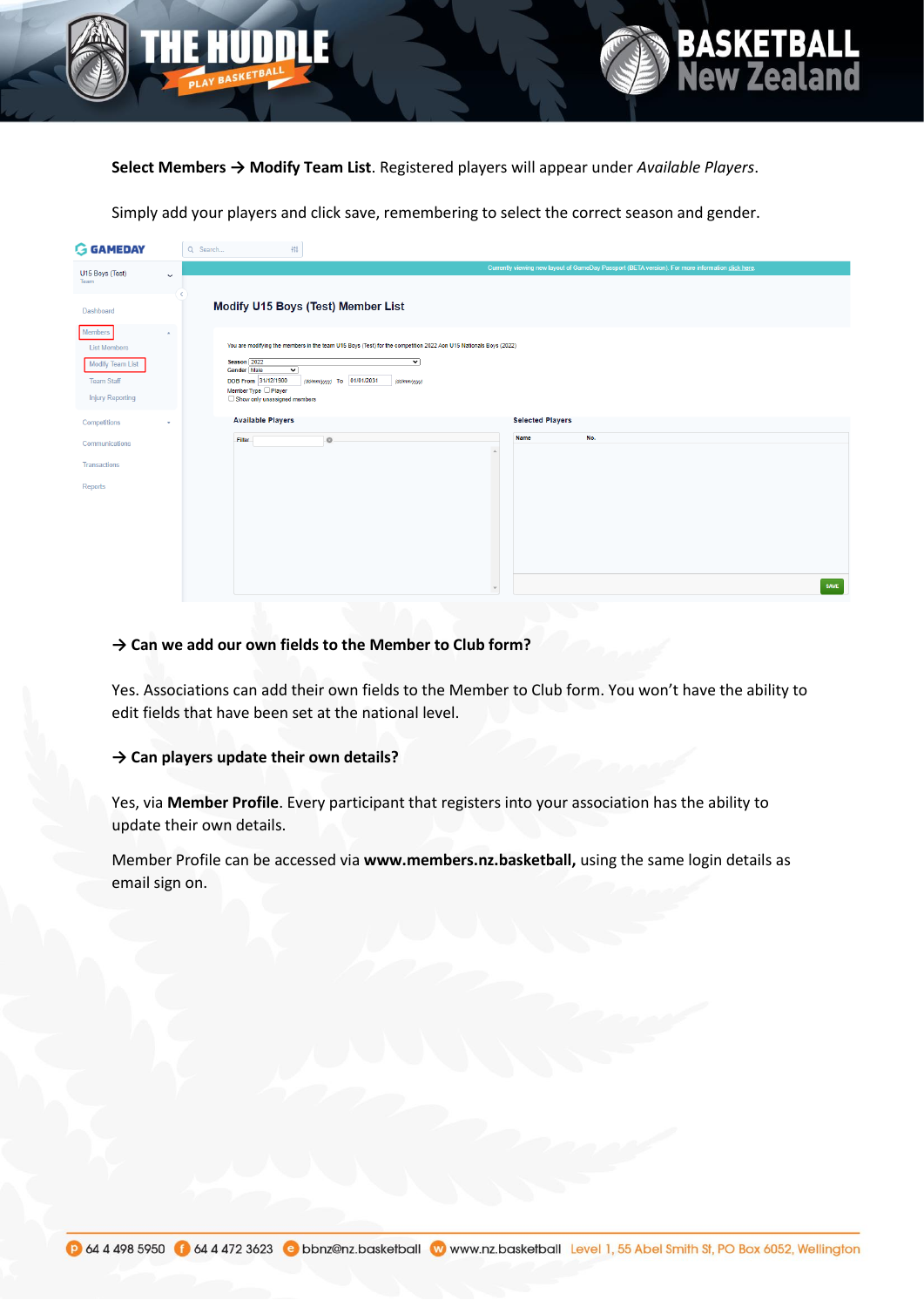

### **2022 | Transfer and Loan Process**

**BASKETBALL**<br>New Zealand

Please follow the steps below to complete the Transfer and Loan process within The Huddle. For more information on Basketball New Zealand's Transfer and Loan Rules, please **[click here](https://nz.basketball/wp-content/uploads/2022/02/2022-Updated-BBNZ-Criteria-Guide-for-Transfer-and-Loans.pdf)**.

Please note, all players must be registered for an association within the BBNZ Tournaments Database before they're able to complete the transfer process.

#### **→ Association 'A' requests a transfer from Association 'B'G GAMEDAY** Q Search... 帯 **Basketball Hawkes Bay** Club **Basketball Hawkes Bay** Dashboard Members **Details** Edit **List Members Address Request for Transfer** 964 Nuffield Avenue Whitmore Park **List Online Transfers** Marewa Add/Edit Logo Member Rollover Napier, New Zealand, 4110 06 8336215 (Phone) **Injury Reporting** 06 8336213 (Fax) accounts@basketballhawkesbay.co.nz **List Accreditations Comp Management** Teams Stats Configure Communications Members **Players by Gender** Players Registrations 200 100 Reports 150 n An<sub>n</sub>  $100 -$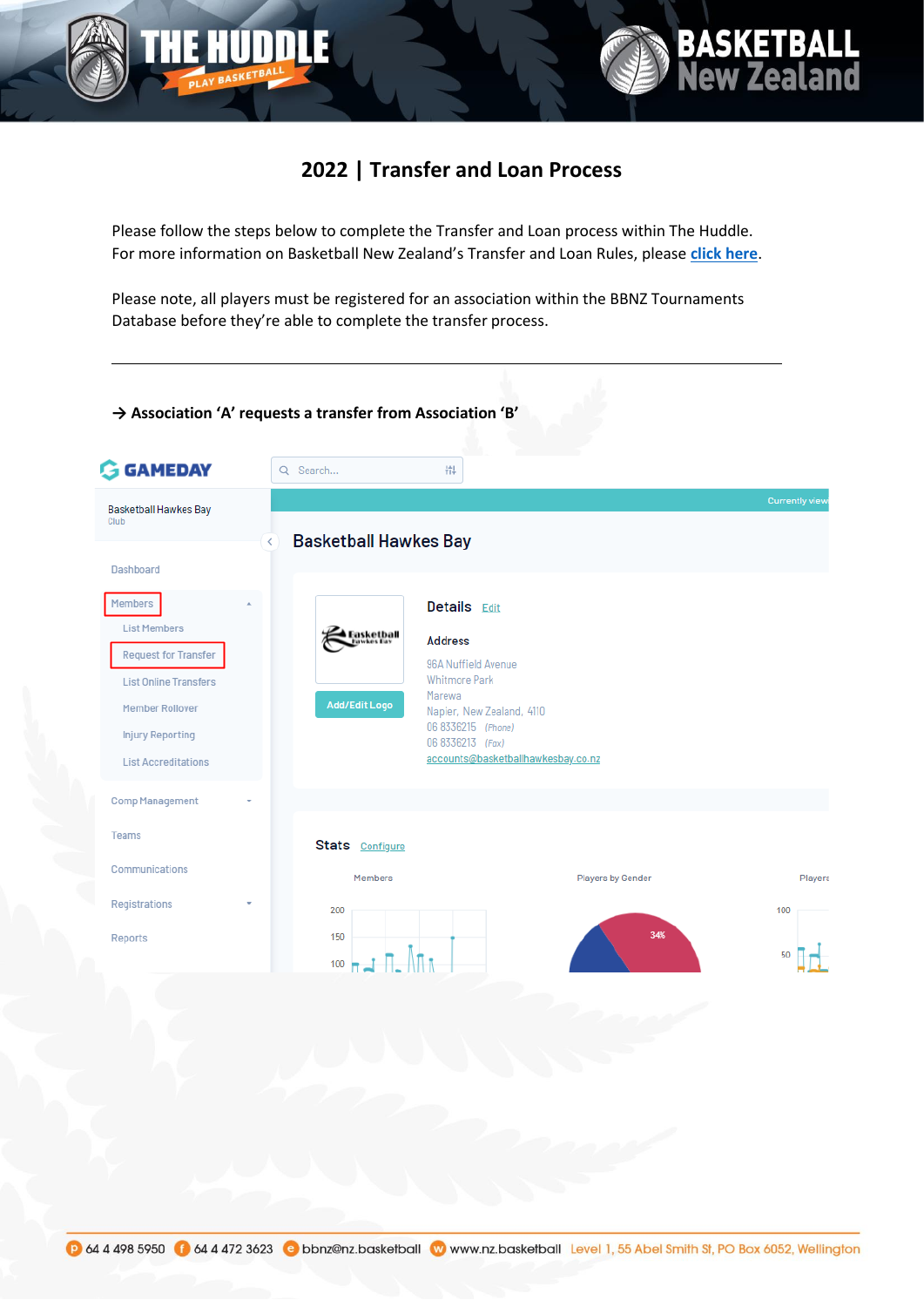

Reports

#### **→ Association 'A' searches for the member (via club or surname), selecting the correct player**

**BASKETBALL<br>New Zealand** 

| <b>Basketball Hawkes Bay</b><br>Club |             | Currently viewing new layout of GameDay Passport (BETA version), For more information click here.                                          |  |
|--------------------------------------|-------------|--------------------------------------------------------------------------------------------------------------------------------------------|--|
| Dashboard                            |             | <b>Request for Transfer</b>                                                                                                                |  |
| <b>Members</b>                       |             |                                                                                                                                            |  |
| <b>Comp Management</b>               |             | Please fill in the appropriate information below to Request for Transfer<br>Select the Source Zone from which the required member is from. |  |
| Teams                                |             | Zone Body:<br>National                                                                                                                     |  |
| Communications                       |             | or                                                                                                                                         |  |
| Registrations                        |             | Search on FIBA ID Number:                                                                                                                  |  |
| Reports                              |             | or<br>You are logged in at a National level. Search by Surname for members below this level.                                               |  |
|                                      |             | Surname:                                                                                                                                   |  |
|                                      |             | or                                                                                                                                         |  |
|                                      |             | Search system wide by Surname & Date of Birth                                                                                              |  |
|                                      |             | Surname:                                                                                                                                   |  |
|                                      |             | Date of Birth:<br>Day<br>Month<br>Year                                                                                                     |  |
|                                      |             |                                                                                                                                            |  |
|                                      |             |                                                                                                                                            |  |
|                                      |             |                                                                                                                                            |  |
| <b>Basketball Hawkes Bay</b><br>Club | $\check{ }$ | Currently viewing new layout of GameDay Passport (BETA version), For more information click here.                                          |  |
|                                      | K           | <b>Request for Transfer</b>                                                                                                                |  |
| Dashboard                            |             |                                                                                                                                            |  |
| Members                              |             | Select the Source Association from which the required member is from.                                                                      |  |
| Comp Management                      |             | Association:<br>--Select a Source Association--<br>$\boldsymbol{\mathrm{v}}$                                                               |  |
| Teams                                |             | --Select a Source Association--<br><b>Select Assoc</b>                                                                                     |  |
| Communications                       |             | <b>BBNZ Tournaments</b>                                                                                                                    |  |
| Registrations                        | ¥.          | © Copyright GameDay. All rights reserved.                                                                                                  |  |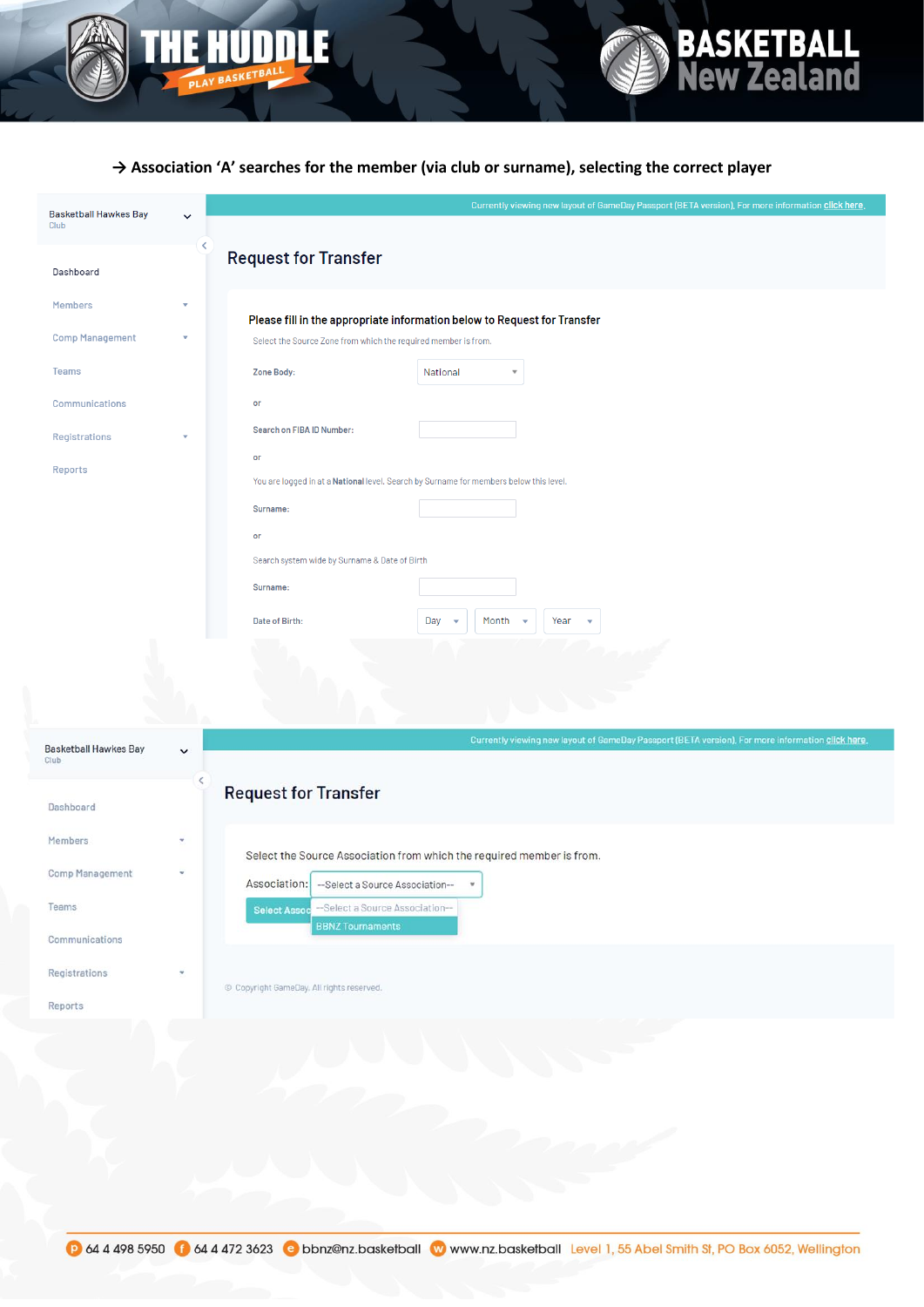



#### **→ Association 'A' completes the reason for transfer and additional information**

Once completed select **Submit Transfer** for a permanent transfer.

For temporary loans select **Local/Interchange** from the **Permit Type** dropdown option. Click to **Submit Permit** to finalise.

Transfer History shows the status of the requested transfer for **Association 'A'.**

| Permit Type             | -None-                |
|-------------------------|-----------------------|
|                         | -None-                |
| <b>Date Permit From</b> | 2. Local Interchange  |
|                         | 3. Temporary Transfer |
| Date Permit To          |                       |
|                         |                       |
| <b>Submit Permit</b>    |                       |

#### **→ Association 'B' is required to manually approve the request for transfer**

The administrator for Association 'B' will be notified via email of the request for transfer from Association 'A'. They will need to approve the transfer under **Member** → **List Online Transfers**. Once approved the transfer will display as *pending*.

| Dashboard                    |  |
|------------------------------|--|
| Members                      |  |
| <b>List Members</b>          |  |
| <b>Request for Transfer</b>  |  |
| <b>List Online Transfers</b> |  |
| Member Rollover              |  |
| <b>Injury Reporting</b>      |  |
| <b>List Accreditations</b>   |  |
|                              |  |